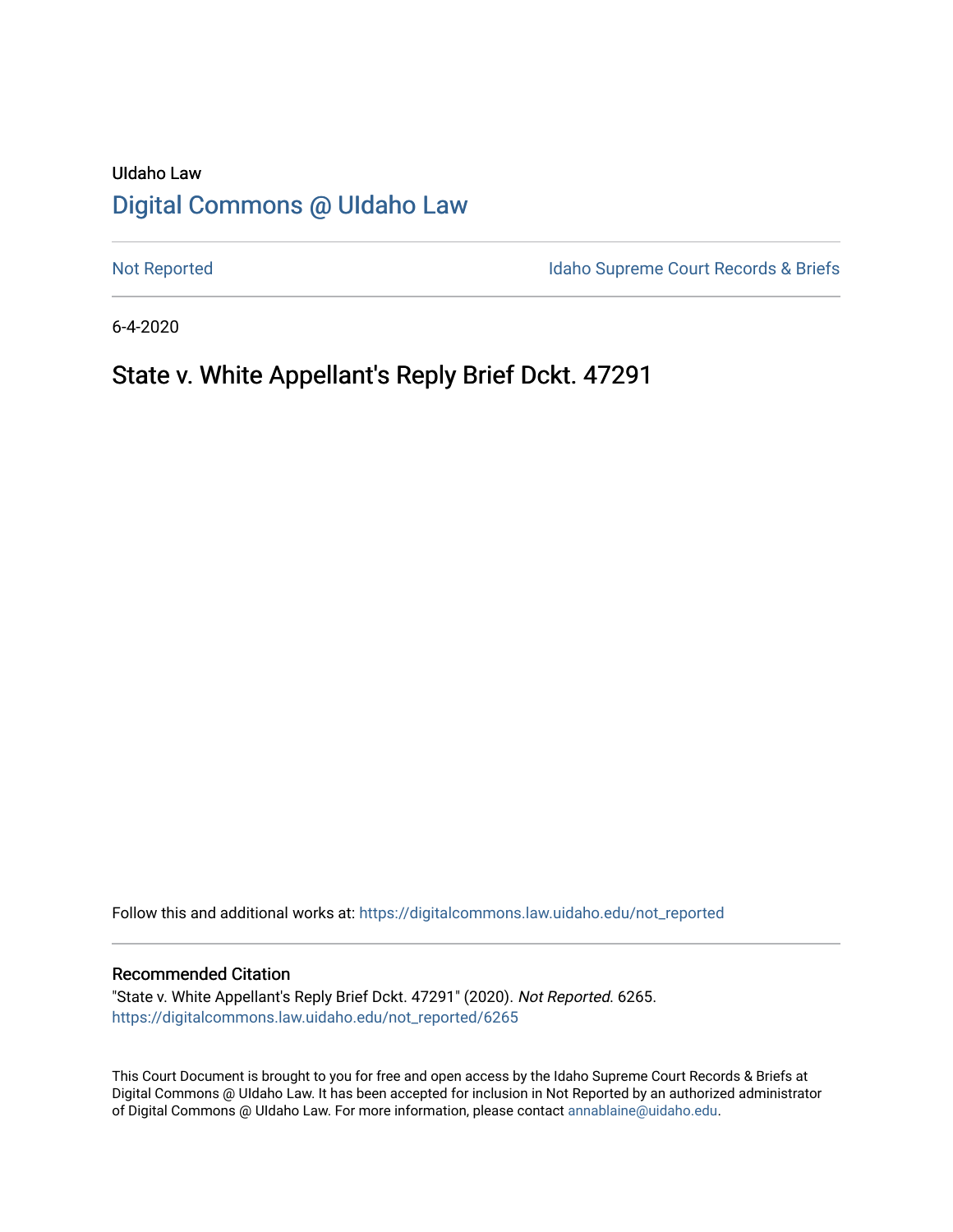Electronically Filed 6/4/2020 2:13 PM Idaho Supreme Court Karel Lehrman, Clerk of the Court By: Brad Thies, Deputy Clerk

#### IN THE SUPREME COURT OF THE STATE OF IDAHO

) ) ) ) ) ) ) ) )

STATE OF IDAHO,

Plaintiff-Respondent,

v.

TANYA ELAINE WHITE,

Defendant-Appellant.

NO. 47291-2019

KOOTENAI COUNTY NO. CR28-18-21327

APPELLANT'S REPLY BRIEF

#### REPLY BRIEF OF APPELLANT

APPEAL FROM THE DISTRICT COURT OF THE FIRST JUDICIAL DISTRICT OF THE STATE OF IDAHO, IN AND FOR THE COUNTY OF KOOTENAI

> HONORABLE GEORGE D. CAREY District Judge

ERIC D. FREDERICKSEN State Appellate Public Defender I.S.B. #6555

JENNY C. SWINFORD Deputy State Appellate Public Defender **I.S.B.** #9263 322 E. Front Street, Suite 570 Boise, Idaho 83702 Phone:(208)334-2712 Fax: (208) 334-2985 E-mail: documents@sapd.state.id.us

**ATTORNEYS FOR DEFENDANT-APPELLANT**  **KENNETH K. JORGENSEN**  Deputy Attorney General Criminal Law Division P.O. Box 83720 Boise, Idaho 83720-0010 (208) 334-4534

ATTORNEY FOR PLAINTIFF-RESPONDENT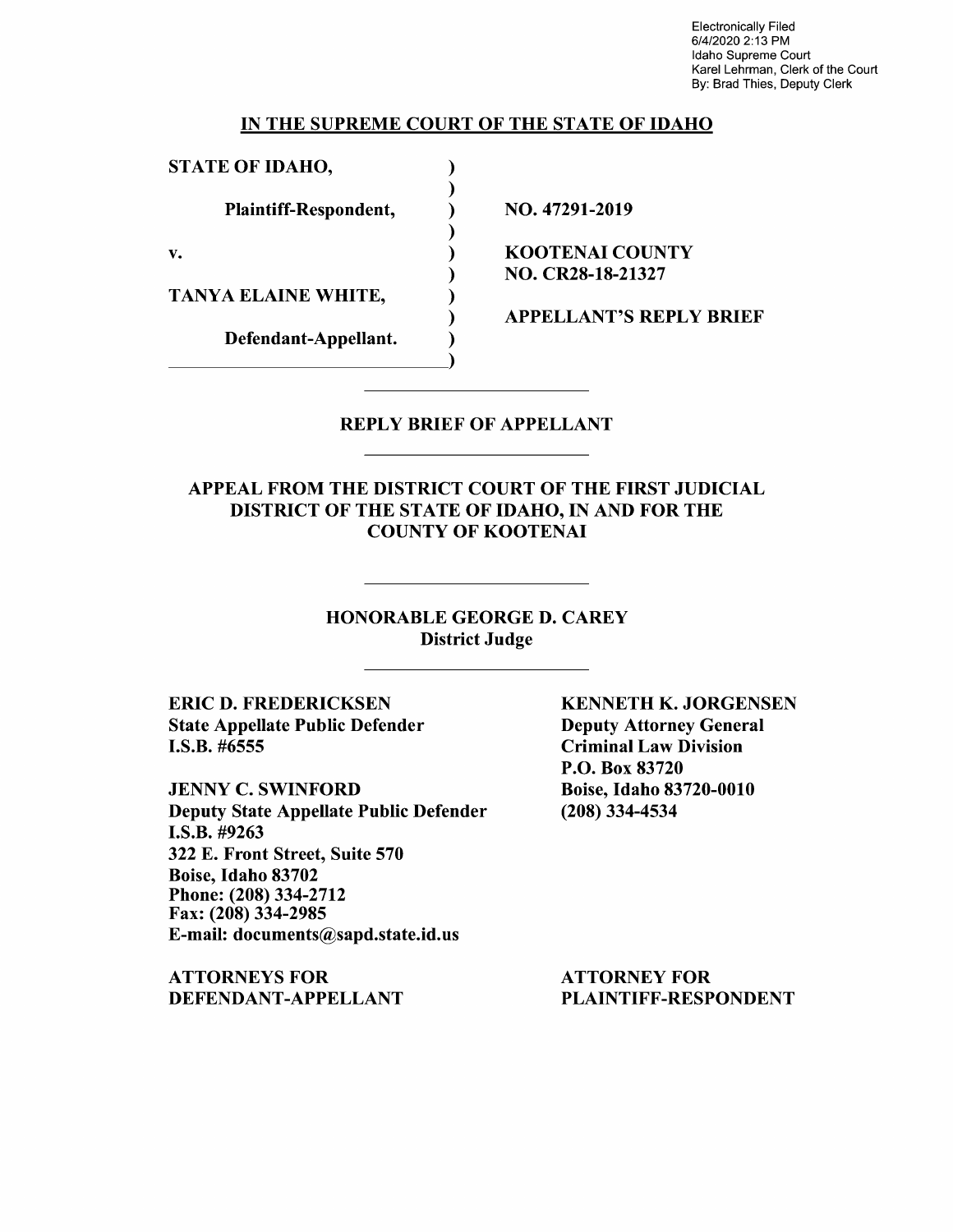## **TABLE OF CONTENTS**

| Statement of the Facts and                                                                                                                                                                                               |
|--------------------------------------------------------------------------------------------------------------------------------------------------------------------------------------------------------------------------|
|                                                                                                                                                                                                                          |
|                                                                                                                                                                                                                          |
| $\mathbf{I}$ .<br>The District Court Erred By Denying Ms. White's Motion To Suppress<br>When Deputy Brock And Deputy Ellis Arrested Her Without<br>II. The District Court Erred By Denying Ms. White's Rule 36 Motion To |
|                                                                                                                                                                                                                          |
| 9                                                                                                                                                                                                                        |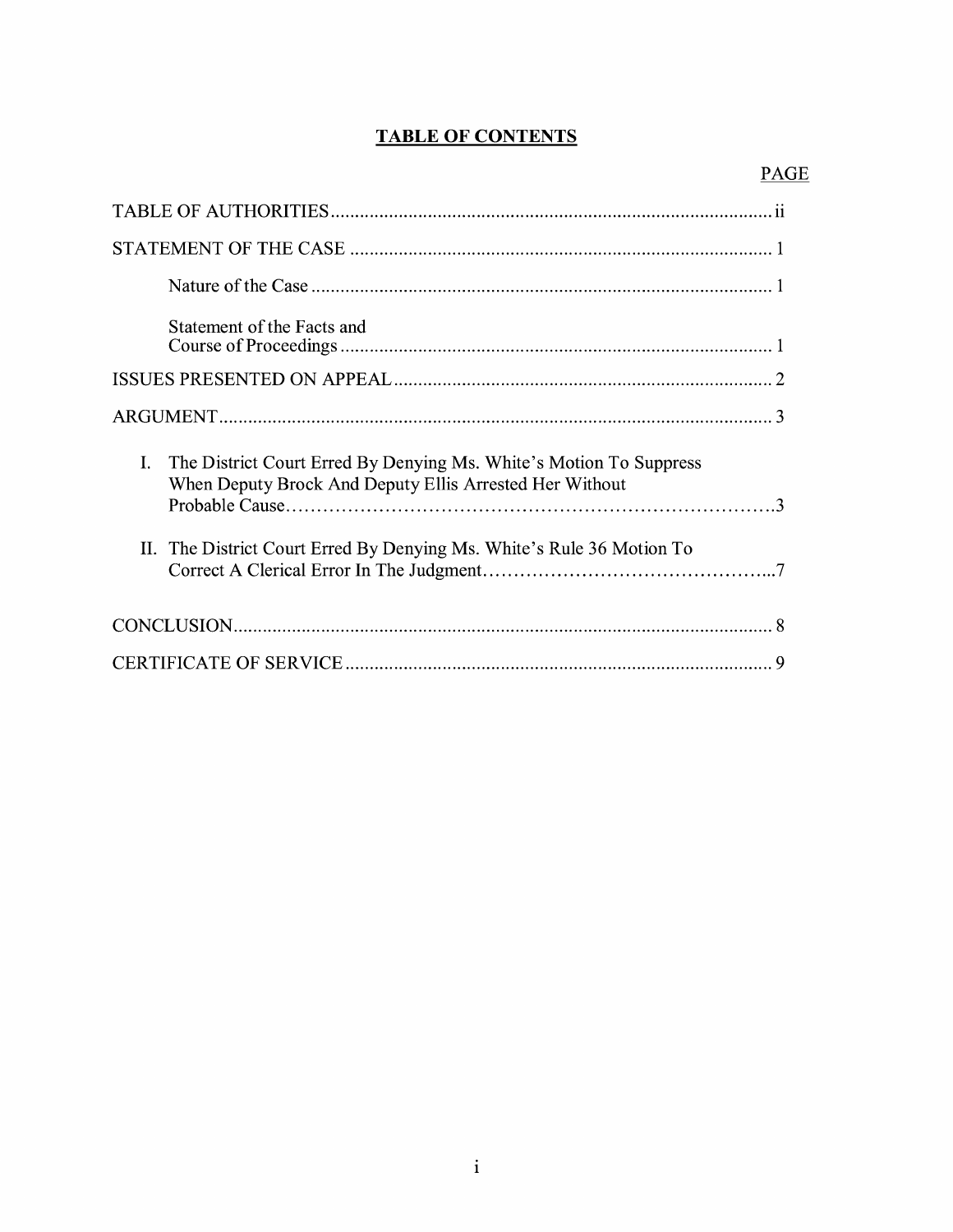## **TABLE OF AUTHORITIES**

## Cases

# Rules

|--|--|--|--|--|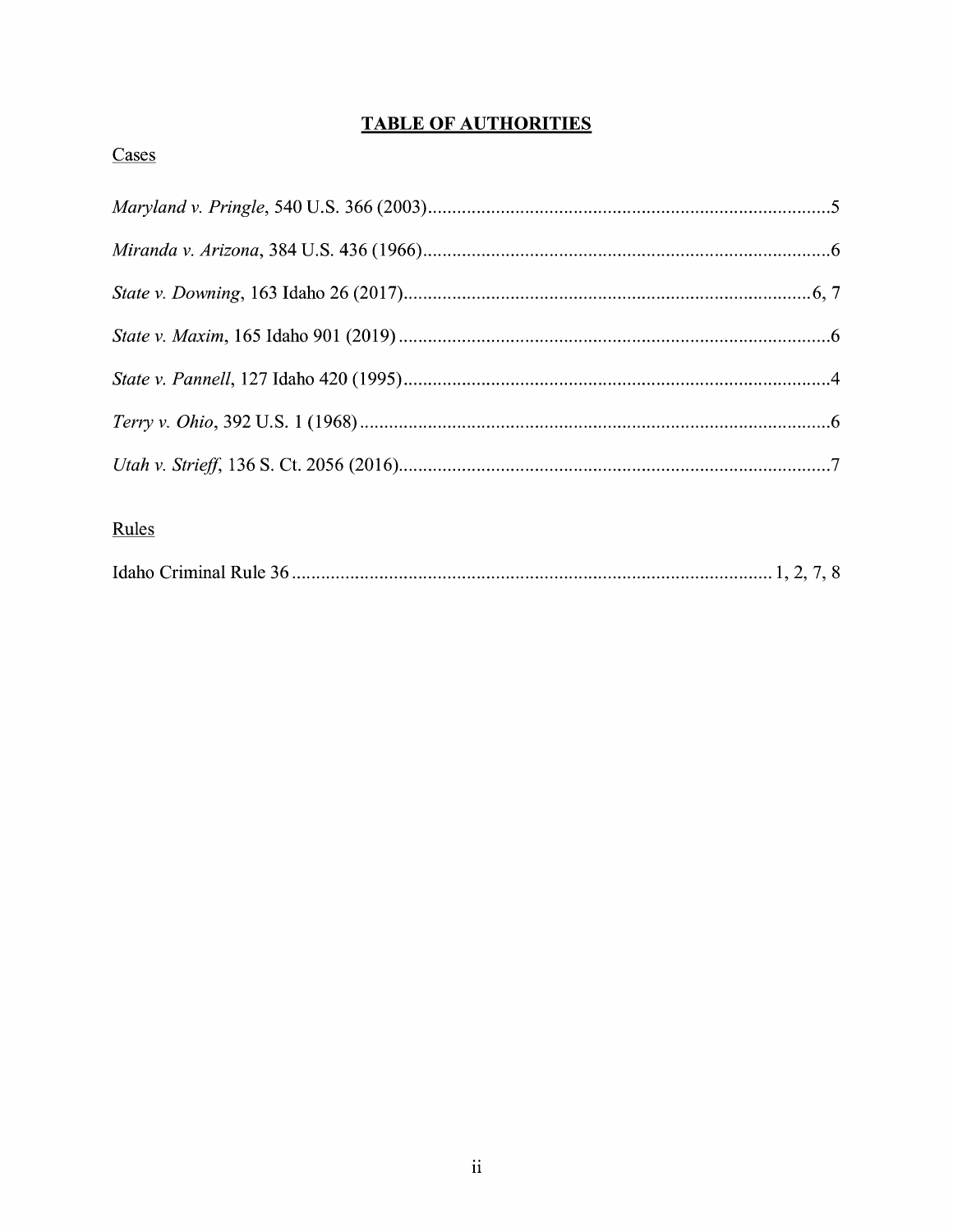#### STATEMENT OF THE CASE

#### Nature of the Case

Tanya White appealed from the district court's judgment of conviction for possession of a controlled substance. She argued that the district court erred by denying her motion to suppress her statements made after her unlawful arrest. She also argued that the district court erred by denying her Idaho Criminal Rule 36 ("Rule 36") motion to correct a clerical error in the judgment of conviction.

The State responded and contended that the district court correctly denied Ms. White's motion to suppress. On the second issue, the State agreed that the district court erred in denying Ms. White's Rule 36 motion to correct an error in the judgment.

This Reply Brief addresses to some, but not all, of the State's arguments on the suppression issue.

#### Statement of Facts and Course of Proceedings

Ms. White's Appellant's Brief set out the relevant facts and proceedings. They are not repeated here, but are incorporated by reference. (App. Br.,  $pp.1-10$ .)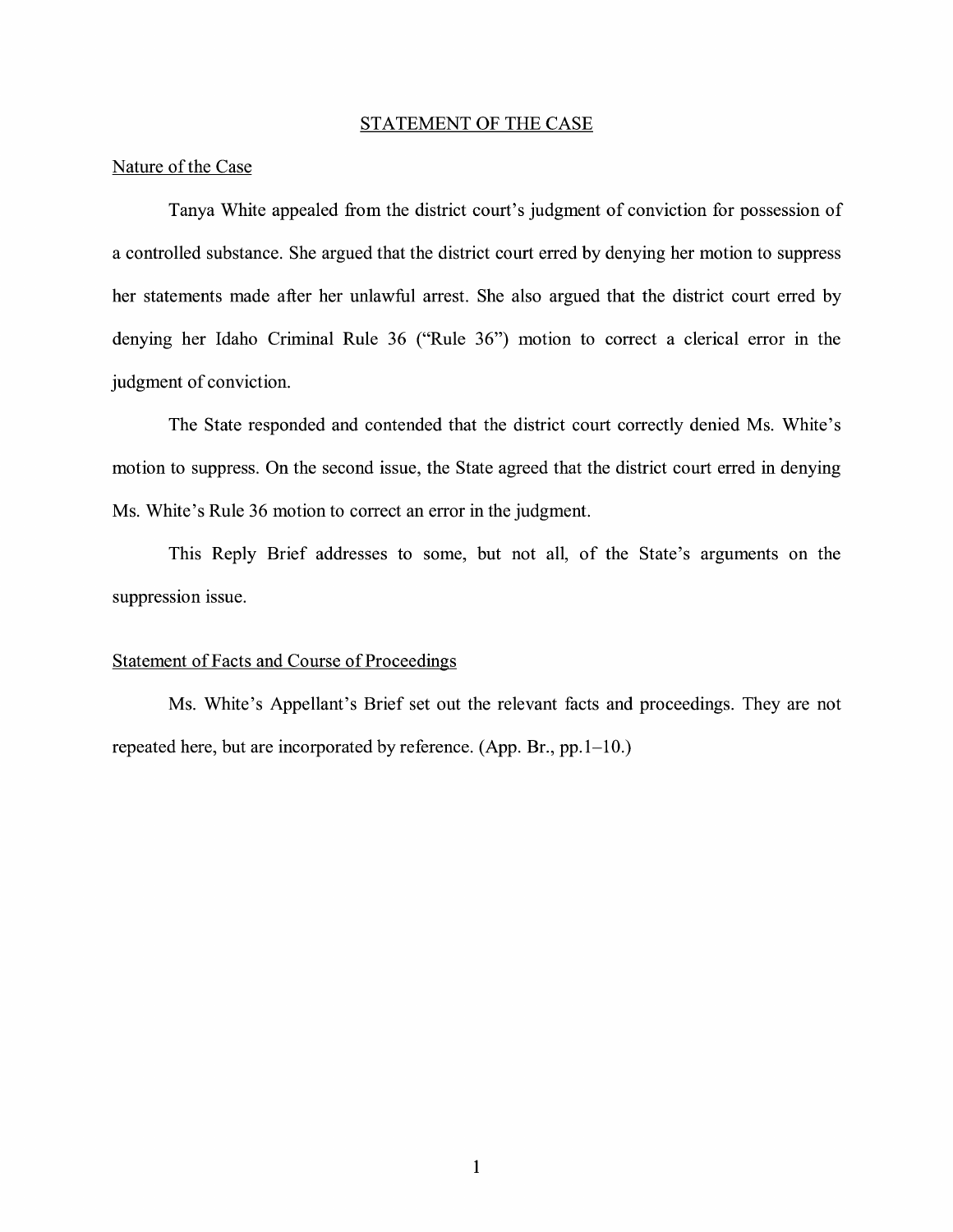### **ISSUES**

- I. Did the district court err by denying Ms. White's motion to suppress when Deputy Brock and Deputy Ellis arrested her without probable cause?
- II. Did the district court err by denying Ms. White's Rule 36 motion to correct a clerical error in the judgment?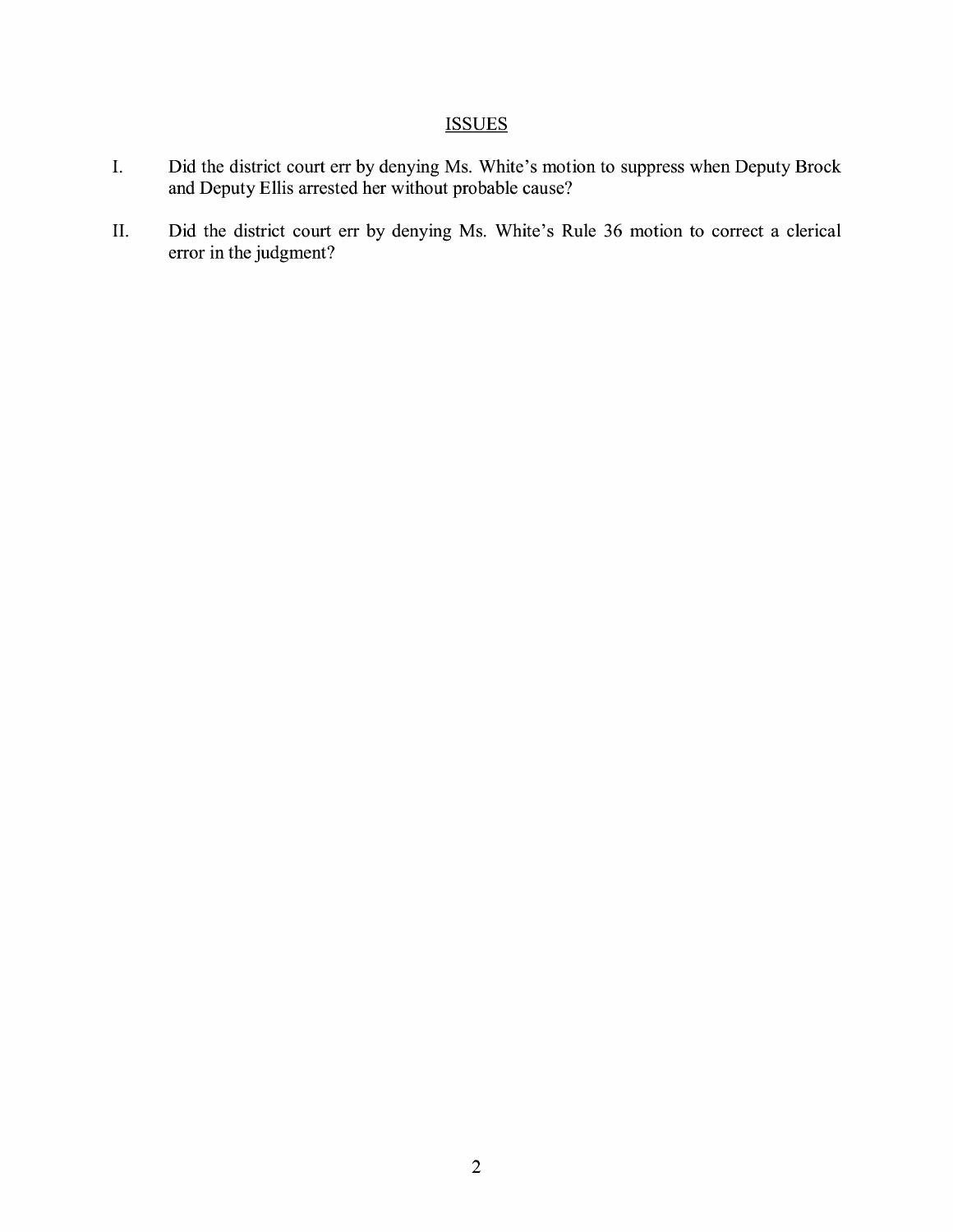#### ARGUMENT

I.

#### The District Court Erred By Denying Ms. White's Motion To Suppress When Deputy Brock And Deputy Ellis Arrested Her Without Probable Cause

On appeal, Ms. White made three main arguments challenging the district court's denial of her motion to suppress. First, she argued that Deputy Brock and Deputy Ellis arrested her when they restrained her in Walmart using handcuffs without any safety or flight justification. (App. Br., pp.14-19.) Second, she argued that Deputy Brock and Deputy Ellis did not have probable cause that she committed or was going to commit any crime at the time of her arrest. (App. Br., pp.19-21.) Third, she argued that, due to her unlawful arrest, the district court should have suppressed her statements because her statements were not sufficiently attenuated from the illegal seizure. (App. Br., pp.21-26.) Ms. White replies to some of the State's arguments in opposition below. For issues not addressed here, Ms. White respectfully refers the Court to her Appellant's Brie£ (App. Br., pp.12-26.)

On the arrest, the State appears to assert that an officer can use handcuffs to detain an individual, without any safety or flight justification, because handcuffing facilitates "a prompt and efficient investigation." (Resp. Br., p.11.) While that may be true (handcuffing someone certainly makes it easier to control them), that does not mean the use of handcuffs is justifiable. There is no "ease and efficiency" exception to the Fourth Amendment. Otherwise, the Fourth Amendment protection against unlawful searches and seizures would be meaningless—it is always easier and more efficient for the police to simply restrain everyone at the scene and search the place or item of interest. For de facto arrests specifically, the Court has not recognized the police's objective for an "expeditious" investigation to justify the use of handcuffs. *(See*  Resp. Br., pp.11-14.) To the contrary, the Court has set a "high threshold ... to justify the use of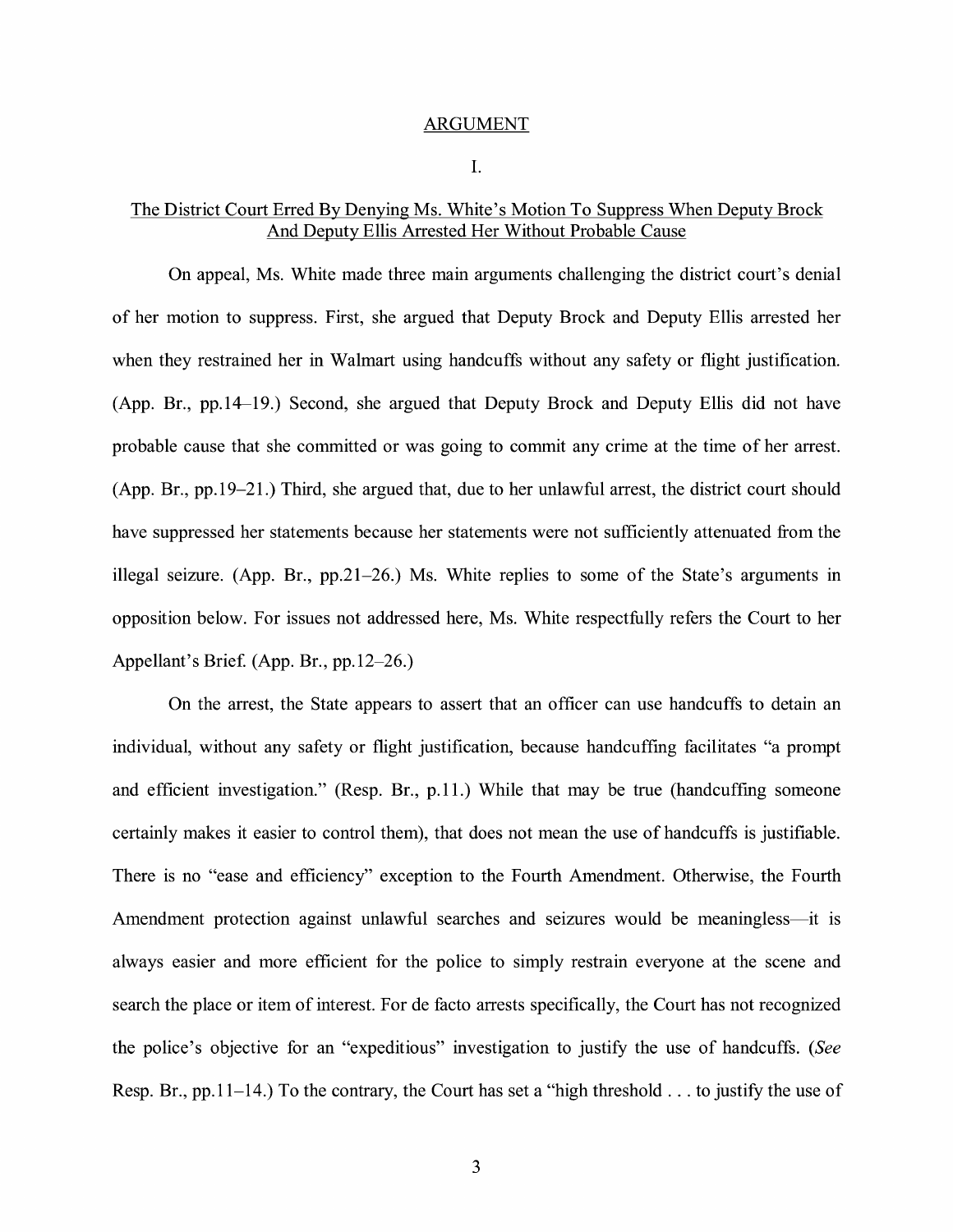handcuffs as part of an investigative detention." *State v. Pannell*, 127 Idaho 420, 424 (1995). The desire for a prompt investigation does not make the cut.<sup>1</sup>

Here, Deputy Brock and Deputy Ellis's decision to handcuff Ms. White was not justified by safety or flight concerns. The State does not seem to dispute the absence of safety concerns, such as a danger to the officers or others. *(See* Resp. Br., pp.9-14.) There was no evidence of weapons or imminent violence. *See Pannell,* 127 Idaho at 424 ("the substantial risk of imminent violence was readily apparent and justified the officer's use of 'reasonable force' to maintain the 'status quo"'). And, there was no real flight risk with respect to Ms. White. As explored in the case law, (App. Br., pp.17-18), the risk of flight must be something more than a generalized assumption that individuals being sought by the police have a tendency to flee. Deputy Brock did not have much more than that, and he had far less than a "substantial risk" of flight. *See Pannell,*  127 Idaho at 424. Deputy Brock saw Mr. Mann and Ms. White go into Walmart, Mr. Mann exited Walmart and abruptly walked back in, and then Deputy Brock found them after about seven minutes of an alleged "cat-and-mouse" search. (R., pp. 107–09; *see* State's Ex. 1, 13:27:04-13:34:15.) Importantly, it was Mr. Mann, not Ms. White, that quickly exited and reentered Walmart. (R., p.108.) Ms. White was fully compliant with the deputies' commands. (App. Br., p.17.) Even if the deputies suspected that Mr. Mann and Ms. White possessed contraband while in Walmart, that alone does not justify the use of handcuffs because, again, it would render handcuffs permissible for any drug-related investigatory detention. In summary,

<sup>&</sup>lt;sup>1</sup> Ms. White also respectfully disagrees with the State's "multifaceted, multi-suspect" description to imply a complex investigation. (Resp. Br., p.14.) This was a simple case of possession of a controlled substance. Mr. Tristan was fully compliant and admitted, almost immediately, to Mr. Mann's marijuana use. (App. Br., p.2.) Deputy Brock and Deputy Ellis located Mr. Mann and Ms. White in Walmart in less than ten minutes. (App. Br., p.2.) After the deputies took Mr. Mann and Ms. White back to the car in handcuffs, there were three officers on the scene to search the car and question the three restrained suspects. (App. Br., pp.18-19.) Nothing in the video indicates a complex, challenging investigation to necessitate handcuffs. (*See State's Ex. 1.*)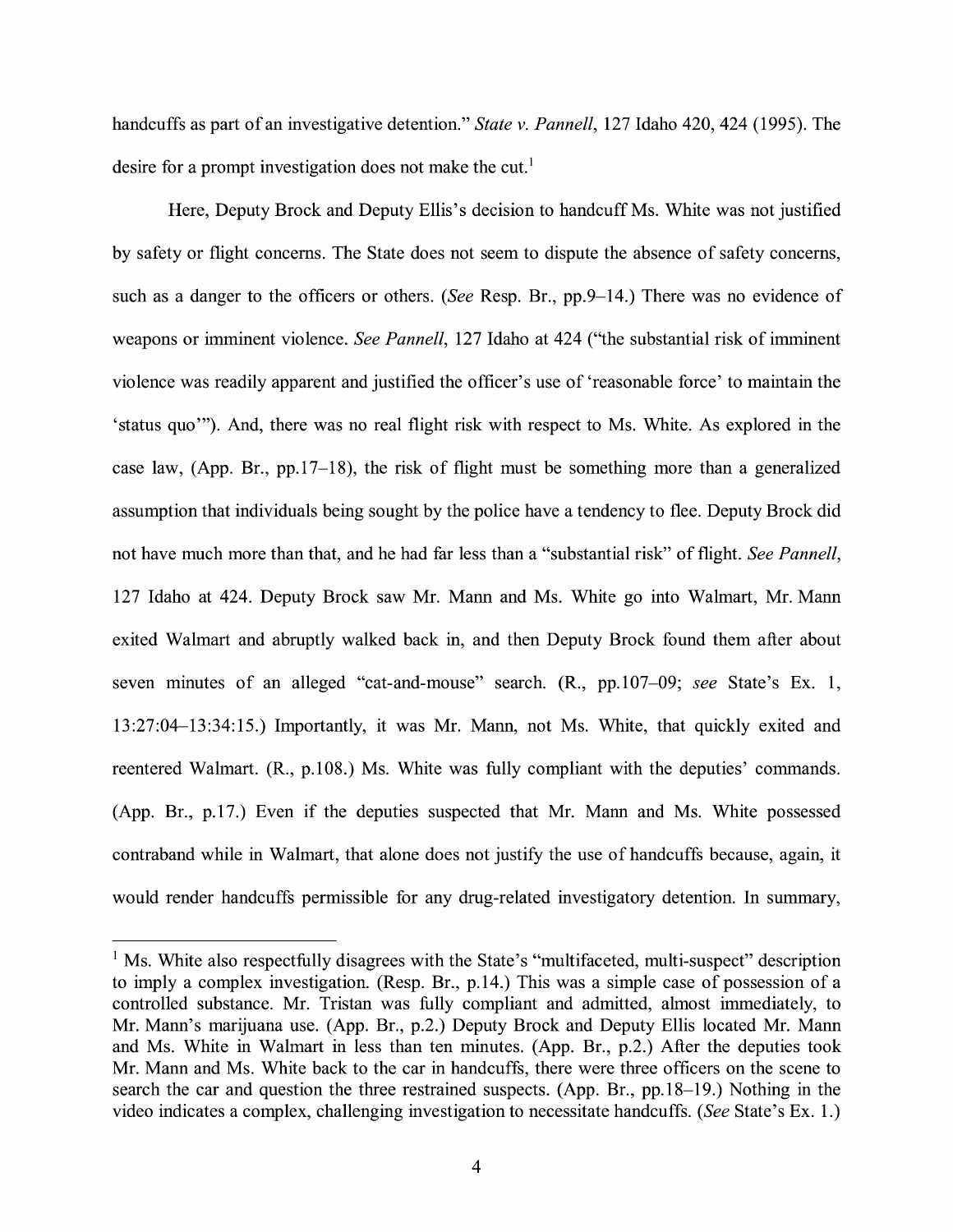the totality of the circumstances relied upon by the State to justify handcuffs are common factors in most seizures and investigations and, therefore, do not justify the use of handcuffs.

On probable cause, the State contends that the facts here are similar to *Maryland v. Pringle*, 540 U.S. 366 (2003), but that case is distinguishable on one salient fact—the discovery of contraband. In *Pringle,* the officer had probable cause to arrest all three individuals, including the defendant, after finding cocaine and cash in the car shared by them. *Id.* at 371–72. None of the individuals admitted to ownership of the cocaine or cash. *Id.* at 3 72. In contrast to *Pringle,*  Deputy Brock had not found any controlled substances before he arrested Ms. White. *(See*  State's Ex. 1; *see also* Resp. Br., p.16.) All he had was an admission by Mr. Tristan that Mr. Mann had smoked marijuana, which was in the trunk. (R., p.109.) Mr. Mann and Ms. White were seated in the driver's seat and passenger's seat, respectively, before leaving the car for Walmart. (R., p.108.) So, unlike *Pringle* where the officer knew that three individuals had access and control over actual contraband, Deputy Brock had only an admission to potential access and control over yet-to-be-seen contraband belonging to one individual. These facts were insufficient to establish probable cause to arrest Ms. White. *(See* App. Br., pp.19-21.)

Finally, on attenuation, the State argues that the Court should examine the doctrine differently because, in theory, the deputies could have detained Ms. White (short of an arrest), questioned her, and searched the car. (Resp. Br., pp.19-20.) Put another way, the State submits the Court should separate the "fruit" of Mr. White's de facto arrest from the "fruit" of Ms. White's presence. (Resp. Br., pp.19-20.) The former would be illegally obtained, but the latter would not, since Ms. White would have been detained anyway. (Resp. Br., pp.19-20.) The Court has already flatly rejected the State's proposition. The attenuation doctrine, like the independent source and inevitable discovery doctrines, does not consider what the police could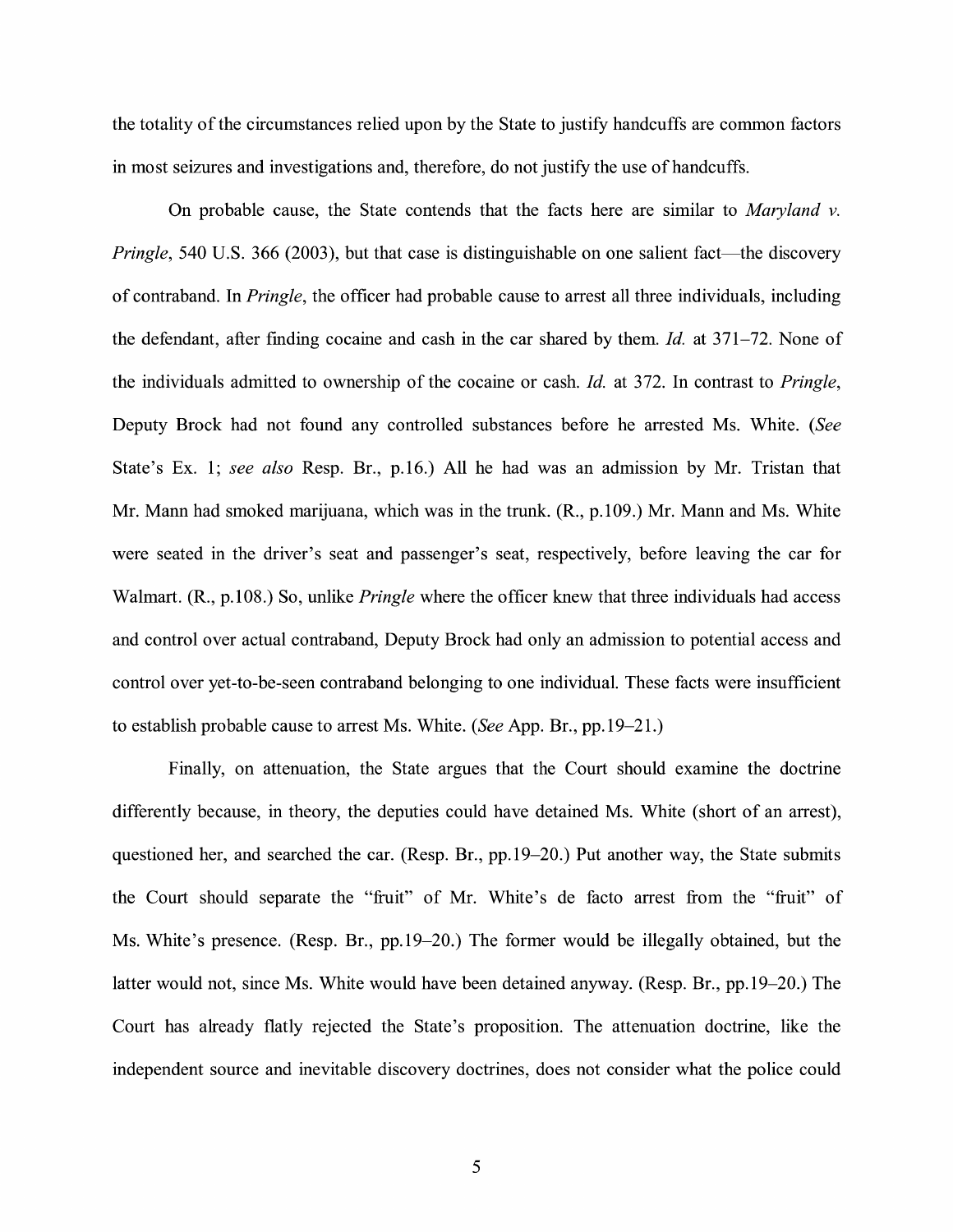have done, but what the police actually did. *State v. Maxim,* 165 Idaho 901, 908-10 (2019); *State v. Downing,* 163 Idaho 26, 30-32 (2017). In this case, Deputy Brock should have initiated a consensual encounter or a  $Terry<sup>2</sup>$  stop, but he did not. He chose to arrest Ms. White, without probable cause, and the State cannot separate her statements from the unlawful arrest with a hypothetical lawful action.

Along similar lines, the State contends the deputies' discovery of contraband and Deputy Brock's reading of *Miranda*<sup>3</sup> warnings were both intervening circumstances to break the causal chain between Ms. White's illegal arrest and her statements. (Resp. Br., pp.20-21.) First, the discovery of contraband is irrelevant. Ms. White was not seeking to suppress the contraband. (R., p.100.) The deputies' discovery of the contraband was independent from Ms. White's illegal arrest—the deputies had probable cause to search the car after Mr. Tristan's admission. That contraband has no impact on the chain between Ms. White's arrest and her statements. The State argues again, in theory, since Deputy Brock could have arrested Ms. White after discovering the contraband, this fictional lawful arrest somehow cures the actual unlawful one. (Resp. Br., p.20.) It does not. Ms. White's statements were still the product of her illegal seizure, and the State has presented no concrete evidence that Ms. White would have made the same statements had she not been illegally seized. In short, the discovery of contraband is not an applicable intervening circumstance. *(See also* App. Br., p.25.)

Second, on the *Miranda* warnings, Ms. White respectfully refers the Court to the discussion in her Appellant's Brief on why *Miranda* warnings do not purge the taint of an illegal seizure under the Fourth Amendment. (App. Br., pp.21-24.) *See also Downing,* 163 Idaho at 30-

<sup>2</sup>*Terry v. Ohio,* 392 U.S. 1 (1968).

<sup>3</sup>*Miranda v. Arizona,* 384 U.S. 436 (1966).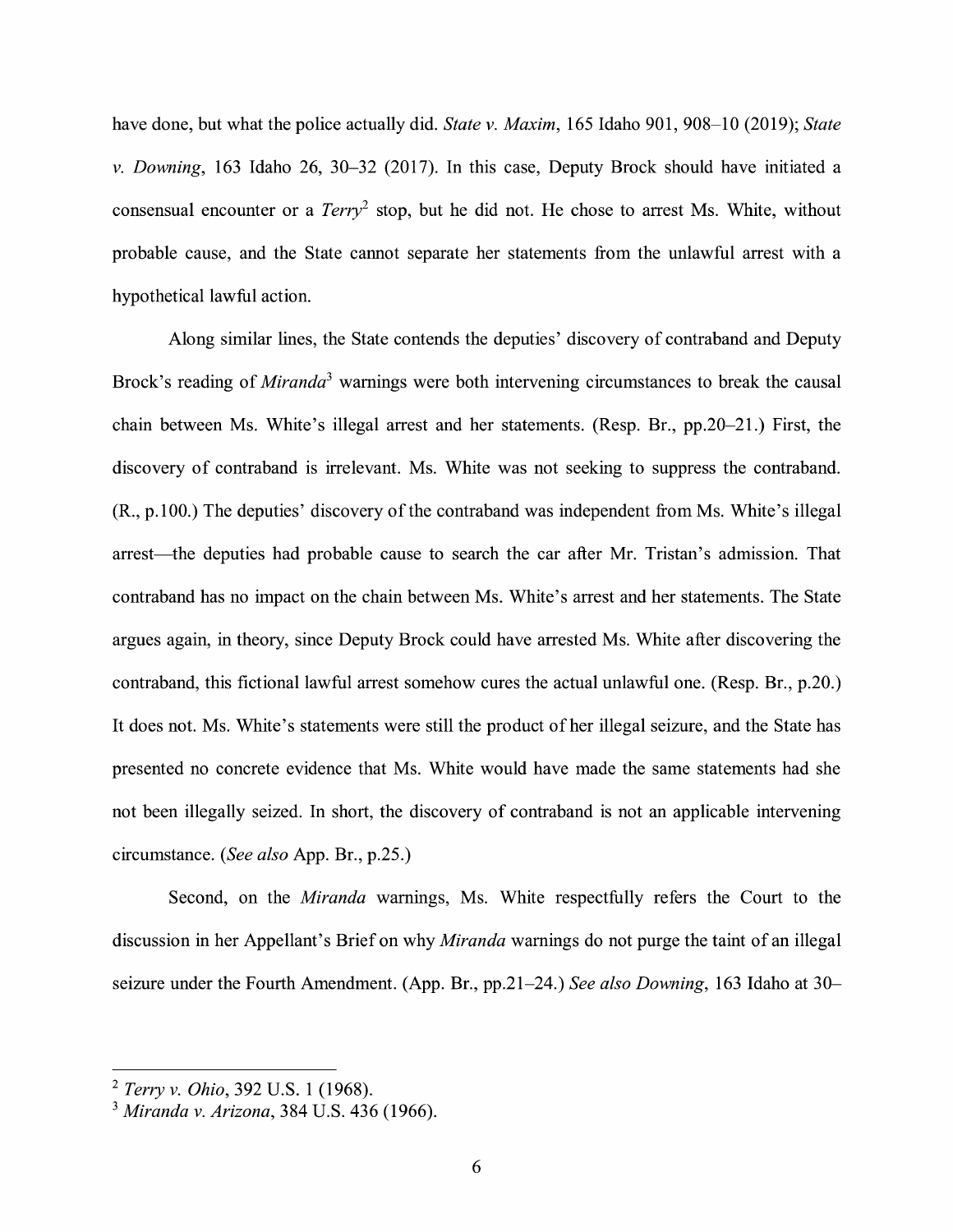31 (finding no intervening circumstance when defendant made *post-Miranda* statements after illegal pat-down search and rejecting attenuation doctrine).

In sum, the State has not established any intervening circumstance "entirely unconnected" with Ms. White's illegal arrest to attenuate her statements from the taint of the illegality. *Utah v. Strieff*, 136 S. Ct. 2056, 2062 (2016). Ms. White's statements "flowed directly from the illegal [arrest], with no intervening factors to consider." *Downing,* 163 Idaho at 31. Because Ms. White's statements were a "direct outgrowth" of her illegal arrest, the attenuation doctrine does not apply. *Id.* 

On the other two factors for attenuation—elapsed time and purpose and flagrancy of conduct—Ms. White maintains that these factors weigh in favor of suppression. (Resp. Br., p.21) (State agreeing elapsed time factor weighs in Ms. White's favor); R., p.95 (prosecution's concession of elapsed time factor); App. Br., pp.24-26.) For all of these reasons, and those stated in the Appellant's Brief, Ms. White submits that the district court erred by denying her motion to suppress her statements.

#### II.

### The District Court Erred By Denying Ms. White's Rule 36 Motion To Correct A Clerical Error In The Judgment

At the sentencing hearing, the district court orally pronounced a sentence of three years, with one year fixed. (Tr. Vol. IV,<sup>4</sup> p.9, Ls.6–8; *see* App. Br., p.29.) The written judgment,

<sup>&</sup>lt;sup>4</sup> There are four separate transcripts on appeal, contained in one electronic document titled, "Transcript Appeal Volume 1 9-19-2019 10.08.42 28690998 FF744EAF-0DBA-40A8-94AD-11D257CE1897.pdf." Each transcript is cited separately with reference to its internal pagination. Citations to "Tr. Vol. I" refer to the motion to suppress hearing, held on April 18, 2019 (pages 1 to 8 of overall electronic document). Citations to "Tr. Vol. II" refer to the motion in limine hearing, held on May 30, 2019 (pages 9 to 28). Citations to "Tr. Vol. III" refer to the change of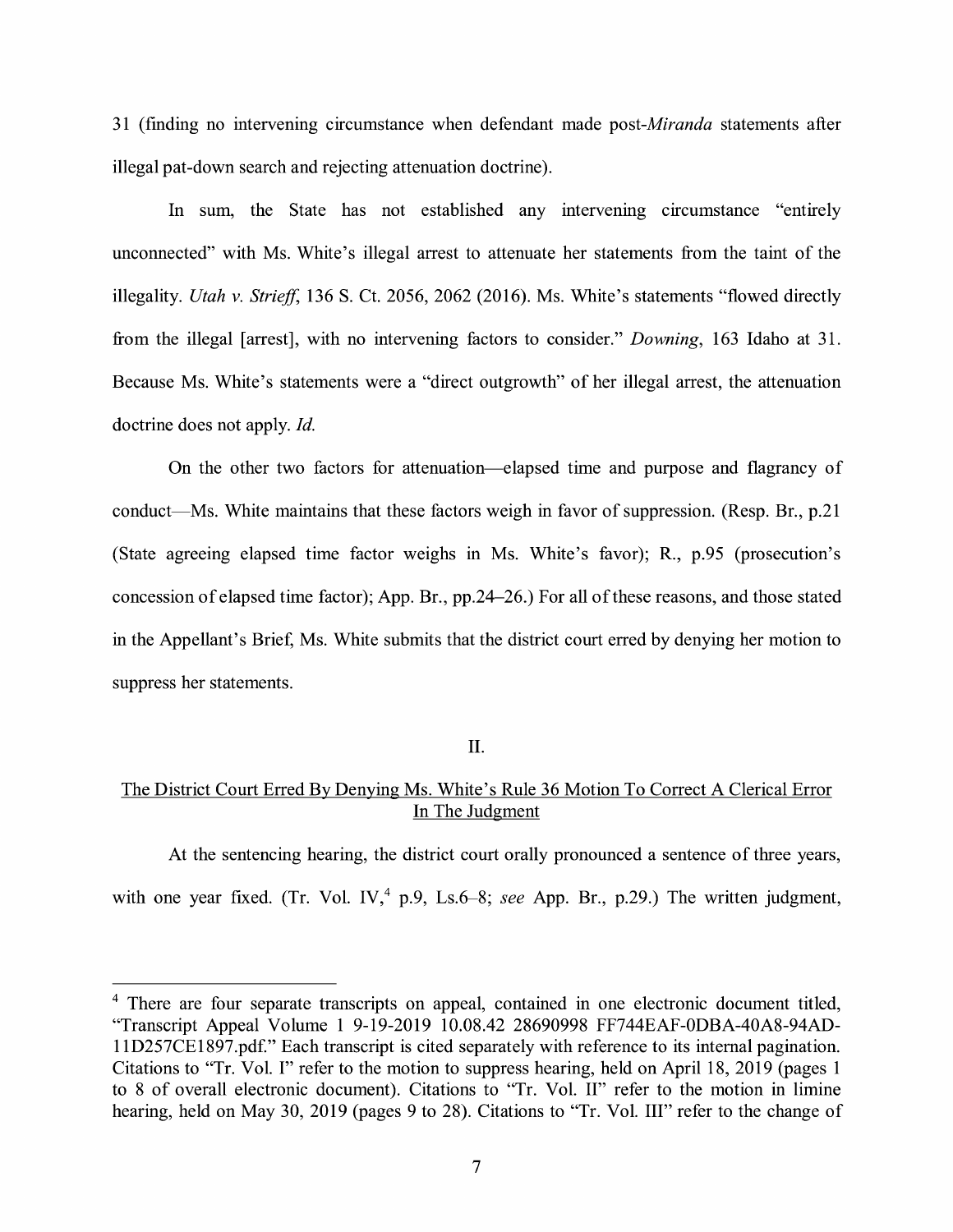however, imposed a sentence of four years, with two years fixed. (R., p.202; *see* App. Br., p.29.) The State agrees that the district court's judgment of conviction contained a clerical error in imposing a harsher sentence than the sentence pronounced at the sentencing hearing. (App. Br., pp.27–31; Resp. Br., pp.22–24.) Therefore, the State joins in Ms. White's request that this Court reserve the district court's order denying her Rule 36 motion and remand this case to the district court for a new judgment of conviction with the corrected sentence. (App. Br., p.31; Resp. Br., p.24.)

#### **CONCLUSION**

Ms. White respectfully requests that this Court reverse the district court's order denying her motion to suppress, vacate her judgment of conviction, and remand this case for further proceedings.

Alternatively, in agreement with the State, she respectfully requests that this Court reverse the district court's order denying her Rule 36 motion and remand this case for the district court to enter a new judgment of conviction with the corrected sentence.

DATED this 4<sup>th</sup> day of June, 2020.

*Isl* Jenny C. Swinford JENNY C. SWINFORD Deputy State Appellate Public Defender

plea hearing, held on June 3, 2019 (pages 29 to 46). Citations to "Tr. Vol. IV" refer to the sentencing hearing, held on August 15, 2019 (pages 47 to 60).